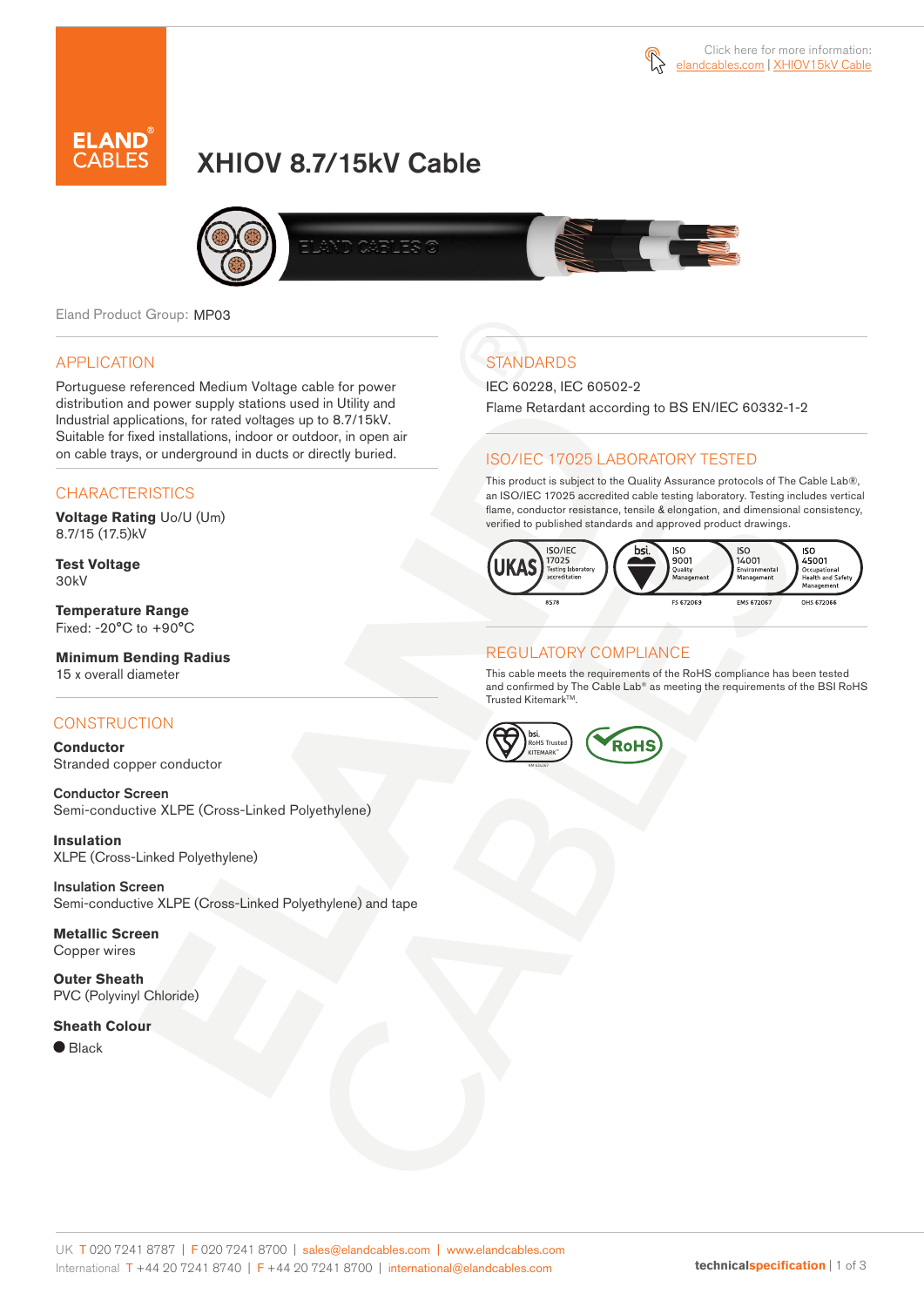

### DIMENSIONS

| ELAND PART NO. | NO. OF<br>CORES | <b>CONDUCTOR NOMINAL</b><br>CROSS SECTIONAL AREA<br>mm <sup>2</sup> | NOMINAL DIAMETER<br><b>OVER INSULATION</b><br>mm | <b>NOMINAL</b><br><b>OVERALL DIAMETER</b><br>mm | <b>NOMINAL</b><br>WEIGHT<br>kg/km |
|----------------|-----------------|---------------------------------------------------------------------|--------------------------------------------------|-------------------------------------------------|-----------------------------------|
| MP0315K01025   | $\mathbf{1}$    | 25                                                                  | 17.0                                             | 24.5                                            | 820                               |
| MP0315K01035   | $\mathbf{1}$    | 35                                                                  | 18.0                                             | 25.5                                            | 930                               |
| MP0315K01050   | $\mathbf{1}$    | 50                                                                  | 19.0                                             | 26.5                                            | 1075                              |
| MP0315K01070   | $\mathbf{1}$    | 70                                                                  | 21.0                                             | 28.5                                            | 1 3 2 0                           |
| MP0315K01095   | $\mathbf{1}$    | 95                                                                  | 22.5                                             | 30.5                                            | 1595                              |
| MP0315K01120   | $\mathbf{1}$    | 120                                                                 | 24.5                                             | 32.0                                            | 1880                              |
| MP0315K01150   | $\mathbf{1}$    | 150                                                                 | 25.5                                             | 33.5                                            | 2 1 4 5                           |
| MP0315K01185   | $\mathbf{1}$    | 185                                                                 | 26.5                                             | 35.0                                            | 2535                              |
| MP0315K01240   | $\mathbf{1}$    | 240                                                                 | 29.5                                             | 37.5                                            | 3 1 3 0                           |
| MP0315K01300   | $\mathbf{1}$    | 300                                                                 | 32.0                                             | 40.5                                            | 3775                              |
| MP0315K01400   | $\mathbf{1}$    | 400                                                                 | 35.0                                             | 43.5                                            | 4720                              |
| MP0315K01500   | $\mathbf{1}$    | 500                                                                 | 38.0                                             | 47.0                                            | 5685                              |
| MP0315K01600   | $\overline{1}$  | 630                                                                 | 44.0                                             | 50.5                                            | 7 3 1 5                           |
| MP0315K03025   | 3               | 25                                                                  | 17.0                                             | 49.0                                            | 3 1 2 5                           |
| MP0315K03035   | 3               | 35                                                                  | 18.0                                             | 51.5                                            | 3540                              |
| MP0315K03050   | 3               | 50                                                                  | 19.0                                             | 54.5                                            | 4 1 3 5                           |
| MP0315K03070   | 3               | 70                                                                  | 21.0                                             | 58.0                                            | 4965                              |
| MP0315K03095   | 3               | 95                                                                  | 22.5                                             | 62.0                                            | 5950                              |
| MP0315K03120   | 3               | 120                                                                 | 24.5                                             | 66.0                                            | 6915                              |
| MP0315K03150   | 3               | 150                                                                 | 25.5                                             | 68.5                                            | 7940                              |
| MP0315K03185   | 3               | 185                                                                 | 26.5                                             | 71.5                                            | 9 1 6 0                           |
| MP0315K03240   | 3               | 240                                                                 | 29.5                                             | 78.0                                            | 11 265                            |
| MP0315K03300   | 3               | 300                                                                 | 32.0                                             | 84.0                                            | 13 5 9 5                          |
| MP0315K03400   | 3               | 400                                                                 | 35.0                                             | 90.5                                            | 16825                             |

## ELECTRICAL CHARACTERISTICS

| NO. OF<br><b>CORES</b> | <b>CONDUCTOR NOMINAL</b><br><b>CROSS SECTIONAL</b><br>AREA | CONDUCTOR MAXIMUM<br><b>SHORT CIRCUIT</b><br><b>CURRENT T=1S</b> | CONDUCTOR DC<br>RESISTANCE AT 20°C<br>ohm/km | <b>INDUCTANCE</b><br>mH/km | CAPACITANCE<br>uF/km | <b>CURRENT CARRYING CAPACITY</b><br>Amps |               |
|------------------------|------------------------------------------------------------|------------------------------------------------------------------|----------------------------------------------|----------------------------|----------------------|------------------------------------------|---------------|
|                        | mm <sup>2</sup>                                            | kA                                                               |                                              |                            |                      | In Air                                   | <b>Buried</b> |
| $\mathbf{1}$           | 25                                                         | 3.6                                                              | 0.7270                                       | 0.45                       | 0.18                 | 163                                      | 159           |
|                        | 35                                                         | 5.0                                                              | 0.5240                                       | 0.43                       | 0.20                 | 197                                      | 191           |
| 1                      | 50                                                         | 7.5                                                              | 0.3870                                       | 0.41                       | 0.21                 | 236                                      | 226           |
|                        | 70                                                         | 10.0                                                             | 0.2680                                       | 0.38                       | 0.24                 | 295                                      | 277           |
| $\mathbf{1}$           | 95                                                         | 13.6                                                             | 0.1930                                       | 0.36                       | 0.27                 | 359                                      | 333           |
|                        | 120                                                        | 17.2                                                             | 0.1530                                       | 0.35                       | 0.29                 | 416                                      | 379           |
| $\mathbf{1}$           | 150                                                        | 21.5                                                             | 0.1240                                       | 0.34                       | 0.31                 | 471                                      | 425           |
| H                      | 185                                                        | 26.5                                                             | 0.0991                                       | 0.33                       | 0.33                 | 537                                      | 479           |
| 1                      | 240                                                        | 34.3                                                             | 0.0754                                       | 0.32                       | 0.38                 | 639                                      | 558           |
|                        | 300                                                        | 42.9                                                             | 0.0601                                       | 0.30                       | 0.42                 | 738                                      | 632           |
| 1                      | 400                                                        | 57.2                                                             | 0.0470                                       | 0.29                       | 0.46                 | 858                                      | 720           |
| H                      | 500                                                        | 71.5                                                             | 0.0366                                       | 0.28                       | 0.51                 | 993                                      | 817           |
| $\mathbf{1}$           | 630                                                        | 90.1                                                             | 0.0283                                       | 0.28                       | 0.56                 | 1 1 4 3                                  | 922           |
| 3                      | 25                                                         | 3.6                                                              | 0.7270                                       | 0.43                       | 0.18                 | 142                                      | 148           |
| 3                      | 35                                                         | 5.0                                                              | 0.5240                                       | 0.41                       | 0.20                 | 170                                      | 175           |

The information contained within this datasheet is for guidance only and is subject to change without notice or liability. All the information is provided in good faith and is believed to be correct at the time of publication. When selecting cable accessories, please note that actual cable dimensions may vary due to manufacturing tolerances.